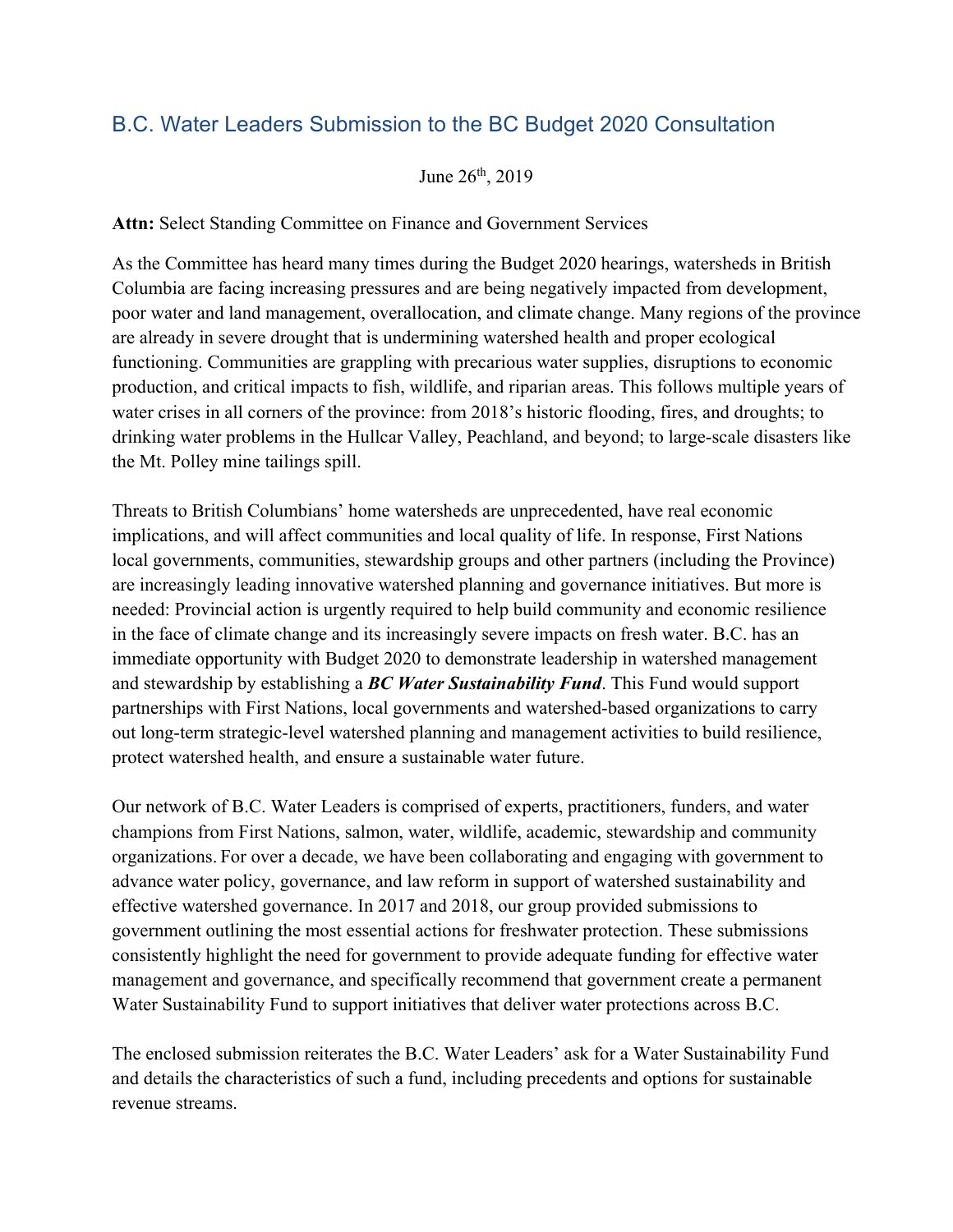For a list of the primary groups involved in the B.C. Water Leaders network see our 2018 *Statement of Essential Elements for Freshwater Protection*: https://poliswaterproject.org/files/2018/12/WaterLeadersLetterAndStatement.pdf

On behalf of the BC Water Leaders network,

Oli Ere

Oliver M. Brandes, BA(H) DipRNS M.Econ J.D. Co-Director, POLIS Project on Ecological Governance Associate Director, Centre for Global Studies Adjunct Professor, Faculty of Law and School of Public Administration Senior Research Fellow, Centre for Global Studies Chair, Forum for Leadership on Water (FLOW) Affiliate, Brock Sustainability Research Centre

Belimo

Rosie Simms, BA&Sc, MA. Water Law/Policy Researcher & Project Manager POLIS Water Sustainability Project, University of Victoria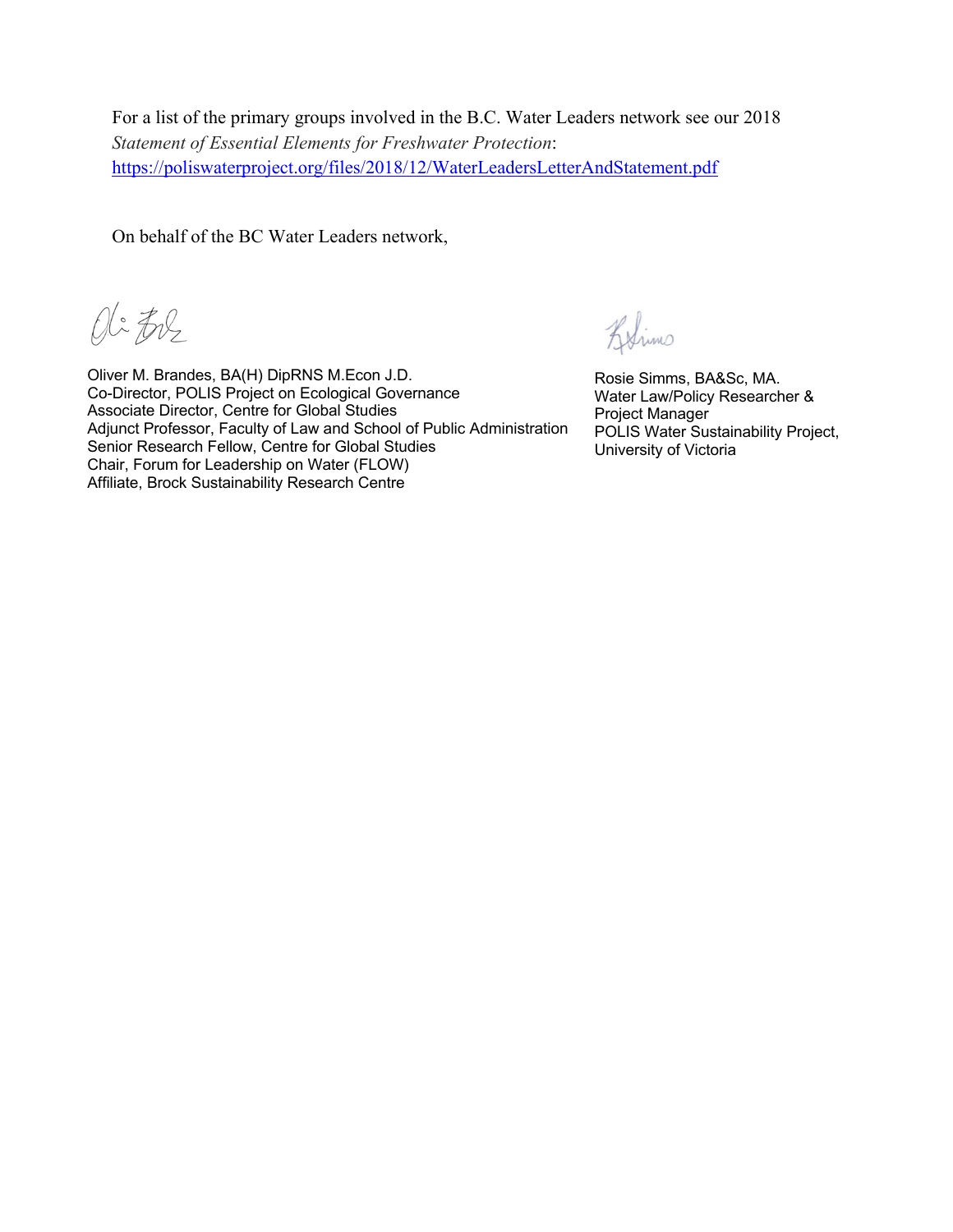# BC WATER SUSTAINABILITY FUND

## 1. BACKGROUND

#### **FOUNDATIONS FOR WATER SUSTAINABILITY ARE IN PLACE**

In response to growing water challenges, First Nations, local governments, and community organizations are taking leadership in protecting their local rivers, lakes and aquifers.

A new government-to-government partnership between the Province and First Nations in the Nicola Valley and innovative models such as the Cowichan Watershed Board, co-chaired by the Cowichan Valley Regional District and Cowichan Tribes, demonstrate what can be achieved when we harness the collective capacities, local expertise and unique strengths in our communities. And we are seeing a growing number of indigenous guardians and community groups monitoring their local rivers, streams and lakes and participating in efforts to restore and protect their watersheds.

At the provincial policy level, the *B.C Water Sustainability Act* enables innovative watershed-scale partnerships, and the Province is also taking steps to modernize land-use planning in partnership with First Nations and has committed to implementing the principles of the UN Declaration on the Rights of Indigenous Peoples.

The policy tools are in place and the local leadership and readiness exists. All that is needed is some consistent funding support.

#### **WHAT A WATER SUSTAINABILITY FUND WOULD SUPPORT**

A BC Water Sustainability Fund would create an enduring legacy for the province based on healthy watersheds, reconciliation, and thriving communities and local economies. By supporting and strengthening Indigenous and local leadership and driving innovation in how we manage shared water resources, the Province can turn B.C. into a global leader in water sustainability.

A Water Sustainability Fund would support: collaborative partnerships at the watershed scale, modernized watershed-based land-use plans, community-driven restoration initiatives, and innovation that supports province-wide advancements in watershed protection.

|                                   | <i>Example/illustration</i>                                                                                                                                                                                                  |
|-----------------------------------|------------------------------------------------------------------------------------------------------------------------------------------------------------------------------------------------------------------------------|
| <b>Collaborative Partnerships</b> | The Nicola Watershed Pilot - a historic partnership between the Province $\&$<br>Nicola First Nations to sustainably govern the watershed of the Nicola Valley                                                               |
| <b>Restoration/local projects</b> | The re-building of Stoltz Bluff was an award-winning restoration project on<br>the Cowichan River that resulted in renewed salmon habitat                                                                                    |
| <b>Innovation funding</b>         | For example, the development of a provincial water monitoring network that<br>connects community monitoring, indigenous knowledge, government science,<br>and industry data to develop decision-ready watershed assessments. |